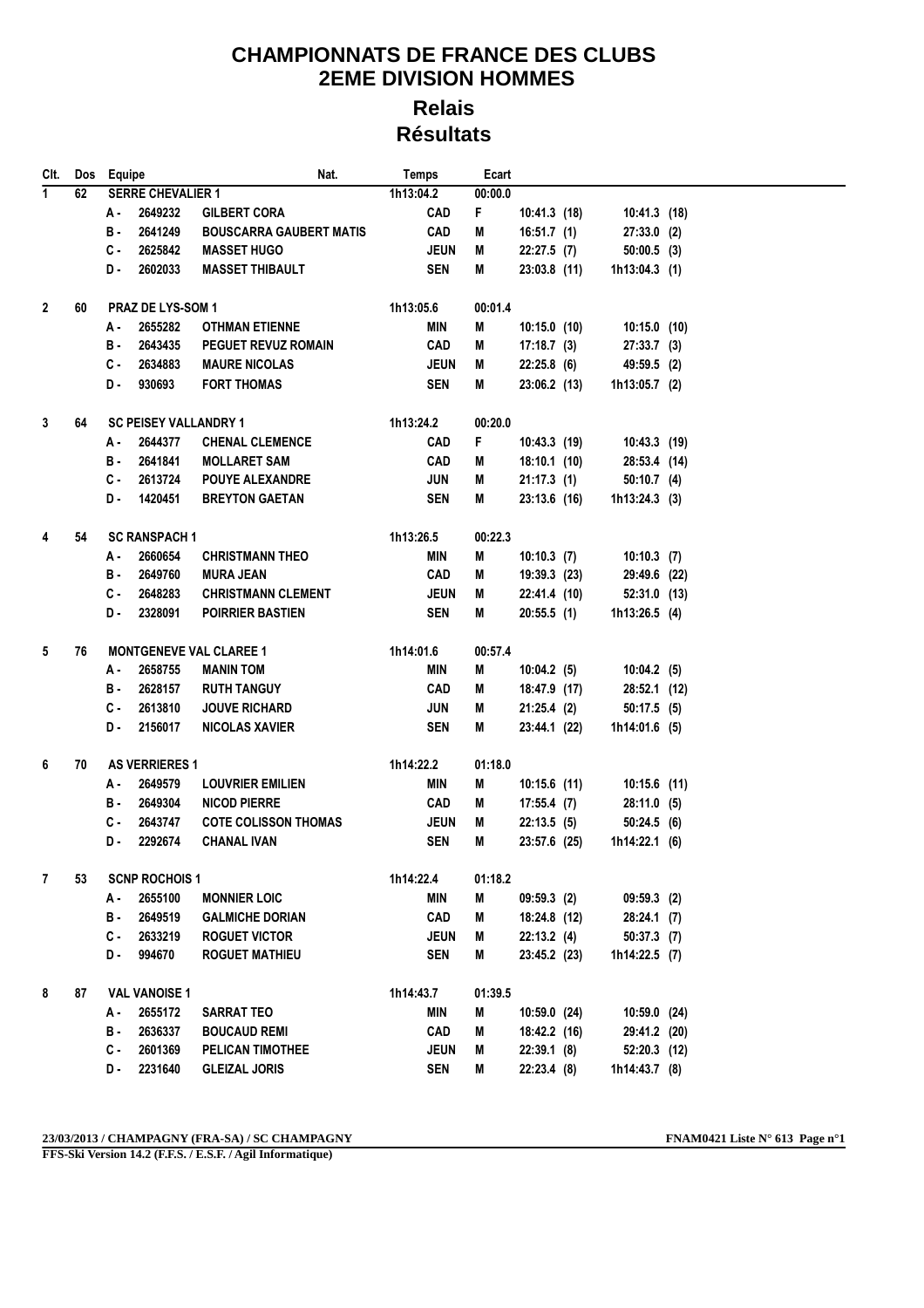| CIt. | Dos | Equipe                     |                     | Nat.                           | <b>Temps</b> | Ecart   |                |                |  |
|------|-----|----------------------------|---------------------|--------------------------------|--------------|---------|----------------|----------------|--|
| 9    | 56  | <b>CHABLAIS NORDIQUE 1</b> |                     |                                | 1h14:46.0    | 01:41.8 |                |                |  |
|      |     | А.                         | 2641954             | <b>ANCEY MAXIME</b>            | <b>MIN</b>   | M       | 09:28.4(1)     | 09:28.4(1)     |  |
|      |     | в.                         | 2621824             | <b>ARRACHART HUGO</b>          | CAD          | M       | 17:42.4(6)     | $27:10.8$ (1)  |  |
|      |     | C -                        | 2630239             | <b>VOISIN THOMAS</b>           | <b>JUN</b>   | M       | 22:40.0 (9)    | 49:50.8 (1)    |  |
|      |     | D-                         | 2635774             | <b>ADAM THIERRY</b>            | <b>SEN</b>   | M       | 24:55.2 (31)   | 1h14:46.0 (9)  |  |
| 10   | 55  | A.S MOUTHE 1               |                     |                                | 1h15:08.9    | 02:04.7 |                |                |  |
|      |     | А.                         | 2652903             | <b>SALVI LAURA</b>             | CAD          | F       | $10:33.3$ (14) | $10:33.3$ (14) |  |
|      |     | в.                         | 2649639             | <b>LEGENDRE CEDRIC</b>         | CAD          | M       | $17:14.8$ (2)  | 27:48.1 (4)    |  |
|      |     | C.                         | 2638068             | <b>GUYON BAPTISTE</b>          | <b>JEUN</b>  | М       | $23:55.3$ (18) | 51:43.4(8)     |  |
|      |     |                            | 2322792             | <b>BOURNEZ CLEMENT</b>         | <b>SEN</b>   | М       | 23:25.5(18)    | 1h15:08.9 (10) |  |
| 11   | 65  | <b>GUC GRENOBLE 1</b>      |                     |                                | 1h15:15.8    | 02:11.6 |                |                |  |
|      |     | 2647244<br>А.              |                     | <b>PETERSCHMITT LYES</b>       | MIN          | M       | 10:02.4(3)     | 10:02.4(3)     |  |
|      |     | в.                         | 2649074             | <b>ROCHETTE MAX</b>            | CAD          | M       | 18:19.8 (11)   | 28:22.2(6)     |  |
|      |     | с.                         | 2127296             | <b>BOURGEOIS CELIA</b>         | <b>SEN</b>   | F.      | 24:10.4 (22)   | 52:32.6 (15)   |  |
|      |     | D-                         | 2358185             | <b>BENOIT JULIEN</b>           | <b>SEN</b>   | M       | 22:43.2(9)     | 1h15:15.8 (11) |  |
| 12   | 61  | <b>ES VALLOUISE 1</b>      |                     |                                | 1h15:25.7    | 02:21.5 |                |                |  |
|      |     | А -                        | 2659301             | <b>GOULET LUCIEN</b>           | <b>MIN</b>   | M       | $10:05.6$ (6)  | $10:05.6$ (6)  |  |
|      |     | в.                         | 2626357             | <b>GROS EMILIE</b>             | <b>JEUN</b>  | F       | 19:34.7 (22)   | 29:40.3 (19)   |  |
|      |     | C-                         | 2289256             | <b>DUPONT FRANCOIS</b>         | <b>JUN</b>   | M       | 22:03.4(3)     | 51:43.7 (9)    |  |
|      |     | D-                         | 100224              | <b>VARROT LIONNEL</b>          | <b>SEN</b>   | M       | 23:42.0 (21)   | 1h15:25.7 (12) |  |
| 13   | 57  | SMBM <sub>1</sub>          |                     |                                | 1h15:25.9    | 02:21.7 |                |                |  |
|      |     | А.                         | 2632334             | <b>SUTTER LORIANE</b>          | <b>CAD</b>   | F       | 11:10.7 (28)   | 11:10.7 (28)   |  |
|      |     | в.                         | 2627967             | <b>GERMAIN VIVIEN</b>          | <b>CAD</b>   | M       | 17:23.8(4)     | 28:34.5 (9)    |  |
|      |     | C.                         | 2614649             | <b>VUILLET HUGO</b>            | <b>JEUN</b>  | M       | $23:31.1$ (16) | 52:05.6 (10)   |  |
|      |     | D-                         | 2322735             | <b>SUTTER YOHANN</b>           | <b>SEN</b>   | M       | 23:20.4 (17)   | 1h15:26.0 (13) |  |
| 14   | 72  |                            | <b>VERCORS SKF1</b> |                                | 1h15:29.9    | 02:25.7 |                |                |  |
|      |     | А -                        | 2643608             | <b>LAFFONT BAPTISTE</b>        | MIN          | M       | 10:43.6 (20)   | 10:43.6 (20)   |  |
|      |     | в.                         | 2629061             | <b>IBARRA FELIX</b>            | <b>CAD</b>   | M       | 17:41.5(5)     | $28:25.1$ (8)  |  |
|      |     | $c -$                      | 2643948             | <b>POLMANS ROBIN</b>           | <b>JUN</b>   | М       | 24:59.9 (29)   | 53:25.0 (17)   |  |
|      |     | D-                         | 2635771             | <b>FINELLO JEREMY</b>          | <b>SEN</b>   | M       | $22:04.8$ (6)  | 1h15:29.8 (14) |  |
| 15   | 51  | <b>VILLARD/BOEGE 1</b>     |                     | 1h15:45.9                      | 02:41.7      |         |                |                |  |
|      |     | А.                         | 2660601             | <b>GIROD LOUIS</b>             | MIN          | M       | 10:51.4 (23)   | 10:51.4 (23)   |  |
|      |     | в.                         | 2637859             | <b>BENTZ CORALIE</b>           | <b>JEUN</b>  | F.      | $20:10.2$ (26) | $31:01.6$ (25) |  |
|      |     |                            | C-2647484           | <b>ROBBEZ MASSON SEBASTIEN</b> | <b>JEUN</b>  | М       | 23:00.1 (12)   | 54:01.7 (20)   |  |
|      |     | D.                         | 2601132             | <b>GUIGONNAT ANTONIN</b>       | SEN          | М       | 21:44.2(3)     | 1h15:45.9 (16) |  |
| 16   | 74  | <b>US CORMARANCHE 1</b>    |                     |                                | 1h16:00.7    | 02:56.5 |                |                |  |
|      |     | А -                        | 2638878             | <b>FLOCHON LAURIE</b>          | <b>CAD</b>   | F.      | 10:03.3(4)     | $10:03.3$ (4)  |  |
|      |     | B -                        | 2654864             | <b>SIGAUD PIERRICK</b>         | <b>CAD</b>   | М       | 18:37.8 (14)   | 28:41.1 (11)   |  |
|      |     |                            | $C - 2601583$       | <b>GENOD BENJAMIN</b>          | JUN          | М       | 23:27.3 (15)   | 52:08.4 (11)   |  |
|      |     | D.                         | 810473              | <b>FLOCHON JEAN MICHEL</b>     | SEN          | М       | 23:52.4 (24)   | 1h16:00.8 (17) |  |
| 17   | 82  |                            | PRAZ DE LYS-SOM 2   |                                | 1h16:37.9    | 03:33.7 |                |                |  |
|      |     | А.                         | 2640679             | <b>ABEL VALENTIN</b>           | MIN          | M       | 10:40.2 (17)   | 10:40.2 (17)   |  |
|      |     | в.                         | 2649729             | <b>MAURE MATHIEU</b>           | <b>CAD</b>   | M       | $18:38.6$ (15) | 29:18.8 (15)   |  |
|      |     | $c -$                      | 2631839             | <b>PIERRU FLORIAN</b>          | <b>JEUN</b>  | M       | $23:12.7$ (14) | 52:31.5 (14)   |  |
|      |     | D.                         | 2129039             | <b>BOIVIN SICART JEREMY</b>    | <b>SEN</b>   | M       | 24:06.4 (26)   | 1h16:37.9 (18) |  |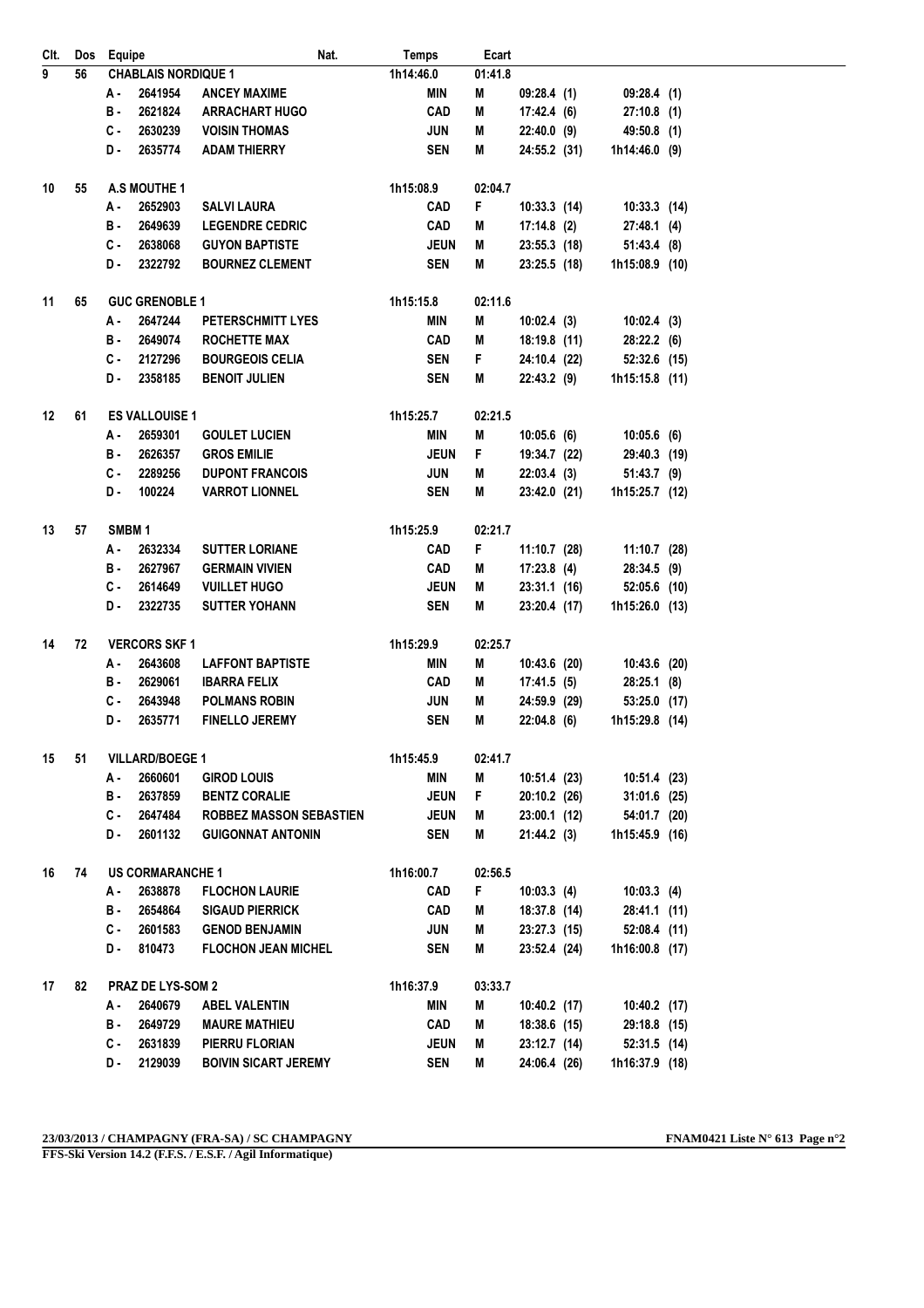| CIt.     | Dos | Equipe                       | Nat.                        | <b>Temps</b> | Ecart   |                |                |  |
|----------|-----|------------------------------|-----------------------------|--------------|---------|----------------|----------------|--|
| 18       | 73  | <b>SC CONTAMINE 1</b>        |                             | 1h16:45.8    | 03:41.6 |                |                |  |
|          |     | А.<br>2638108                | <b>COMPOIS PIERRICK</b>     | MIN          | М       | 10:34.9 (15)   | 10:34.9 (15)   |  |
|          |     | 2647934<br>в.                | <b>TAUVRON JUSTIN</b>       | <b>CAD</b>   | M       | 18:52.4 (18)   | 29:27.3 (18)   |  |
|          |     | 2617439<br>с.                | <b>MATTEL ALBAN</b>         | <b>JEUN</b>  | М       | 24:59.0 (27)   | 54:26.3 (22)   |  |
|          |     | 2625358<br>D-                | <b>DUPERTHUY JASON</b>      | <b>SEN</b>   | M       | 22:19.5(7)     | 1h16:45.8 (19) |  |
| 19       | 77  | SC D'AGY 1                   |                             | 1h17:02.2    | 03:58.0 |                |                |  |
|          |     | А.<br>2661742                | <b>CHENEVAL ALEX</b>        | MIN          | M       | 11:09.2 (27)   | 11:09.2 (27)   |  |
|          |     | в.<br>2665589                | <b>PERY GUILLAUME</b>       | <b>CAD</b>   | M       | 19:55.5 (24)   | 31:04.7 (26)   |  |
|          |     | C-<br>2631537                | <b>GOURIER NICOLAS</b>      | <b>JEUN</b>  | M       | 24:59.3 (28)   | 56:04.0 (28)   |  |
|          |     | D-<br>2228943                | <b>MANIFICAT MAURICE</b>    | <b>SEN</b>   | M       | 20:58.2(2)     | 1h17:02.2 (20) |  |
| 20       | 58  | <b>SC BOZEL 1</b>            |                             | 1h17:04.9    | 04:00.7 |                |                |  |
|          |     | 2638597<br>А.                | <b>DUCOURET ENZO</b>        | MIN          | M       | $11:16.5$ (31) | $11:16.5$ (31) |  |
|          |     | в.<br>2356248                | <b>GUIPONNI ALEXIA</b>      | <b>JUN</b>   | F.      | 19:59.6 (25)   | $31:16.1$ (27) |  |
|          |     | 2615410<br>с.                | <b>BARBE TIPHAINE</b>       | <b>JEUN</b>  | M       | 23:57.7 (19)   | 55:13.8 (25)   |  |
|          |     | 2265144<br>D.                | <b>MAILLER CLEMENT</b>      | <b>SEN</b>   | M       | 21:51.1(4)     | 1h17:04.9 (21) |  |
| 21<br>59 |     | <b>SK DU TANET 1</b>         |                             | 1h17:26.2    | 04:22.0 |                |                |  |
|          |     | 2654957<br>А -               | <b>STOEHR CHARLY</b>        | MIN          | M       | 10:48.0 (22)   | 10:48.0 (22)   |  |
|          |     | в.<br>2643622                | <b>MORIN PAUL</b>           | <b>CAD</b>   | M       | 18:31.6 (13)   | 29:19.6 (16)   |  |
|          |     | $c -$<br>2631105             | <b>SCHICKEL CHRISTOPHE</b>  | <b>JUN</b>   | M       | 25:00.2 (30)   | 54:19.8 (21)   |  |
|          |     | D-<br>2200108                | <b>MICLO OLIVIER</b>        | <b>SEN</b>   | M       | $23:06.3$ (14) | 1h17:26.1 (22) |  |
| 22       | 75  | <b>VAL MORTEAU 1</b>         |                             | 1h17:28.7    | 04:24.5 |                |                |  |
|          |     | 2650786<br>А -               | <b>BELLABOUVIER JULIEN</b>  | MIN          | M       | 10:29.7 (13)   | 10:29.7 (13)   |  |
|          |     | в.<br>2633714                | <b>TICHIT PIERRE</b>        | <b>CAD</b>   | M       | $18:05.6$ (8)  | 28:35.3 (10)   |  |
|          |     | c.<br>2629971                | <b>BELLABOUVIER NICOLAS</b> | <b>JEUN</b>  | М       | 25:15.6 (31)   | 53:50.9 (19)   |  |
|          |     | 710684<br>D.                 | <b>RIVES OLIVIER</b>        | <b>SEN</b>   | М       | 23:37.7 (20)   | 1h17:28.6 (23) |  |
| 23       | 83  | <b>SC PEISEY VALLANDRY 2</b> |                             | 1h17:44.5    | 04:40.3 |                |                |  |
|          |     | 2650961<br>А -               | <b>BERTHIER AMBROISE</b>    | MIN          | M       | 10:46.3(21)    | $10:46.3$ (21) |  |
|          |     | 2650964<br>в.                | <b>LAMY AYMERIC</b>         | <b>CAD</b>   | M       | 18:06.4(9)     | 28:52.7 (13)   |  |
|          |     | $c -$<br>2660471             | <b>LAMY GUILLAUME</b>       | <b>JUN</b>   | M       | 24:19.5 (23)   | $53:12.2$ (16) |  |
|          |     | D.<br>2326452                | <b>PELLICIER TIMOTHE</b>    | <b>SEN</b>   | M       | 24:32.2 (29)   | 1h17:44.4 (24) |  |
| 24<br>52 |     | <b>H.M.S.N.1</b>             |                             | 1h19:03.9    | 05:59.7 |                |                |  |
|          |     | 2660012<br>А.                | <b>GILET VALENTIN</b>       | MIN          | Μ       | $11:13.7$ (30) | $11:13.7$ (30) |  |
|          |     | 2652812<br>в.                | <b>FLORANCE ANTHONY</b>     | <b>CAD</b>   | M       | $20:38.2$ (30) | 31:51.9 (29)   |  |
|          |     | C -<br>2637815               | <b>EHRHART PHILIBERT</b>    | <b>JEUN</b>  | Μ       | 24:04.2 (20)   | 55:56.1 (26)   |  |
|          |     | D.<br>2357990                | <b>EHRHART LUDWIG</b>       | <b>SEN</b>   | M       | $23:07.9$ (15) | 1h19:04.0 (25) |  |
| 25       | 63  | <b>ES SAUGETTE 1</b>         |                             | 1h19:24.4    | 06:20.2 |                |                |  |
|          |     | 2660696<br>А -               | <b>LOMBARDOT OSCAR</b>      | MIN          | M       | 11:13.4 (29)   | 11:13.4 (29)   |  |
|          |     | в.<br>2625980                | <b>CATTET ANNE SOPHIE</b>   | <b>JUN</b>   | F.      | 21:27.5 (32)   | $32:40.9$ (31) |  |
|          |     | С.<br>2636480                | <b>CLAUDE MAXIME</b>        | JUN          | M       | 23:46.8 (17)   | 56:27.7 (29)   |  |
|          |     | D.<br>2624130                | <b>ROBERT JULIEN</b>        | <b>SEN</b>   | M       | $22:56.8$ (10) | 1h19:24.5 (26) |  |
| 26       | 84  | <b>GUC GRENOBLE 2</b>        |                             | 1h19:51.3    | 06:47.1 |                |                |  |
|          |     | 2658124<br>А -               | <b>GIROUD THIBAUT</b>       | MIN          | M       | 10:14.7 (9)    | $10:14.7$ (9)  |  |
|          |     | в.<br>2652890                | <b>FUGIER MATIS</b>         | <b>CAD</b>   | M       | 19:11.1 (19)   | 29:25.8 (17)   |  |
|          |     | C.<br>2635799                | <b>GODMER PIERRE</b>        | <b>JUN</b>   | M       | 25:15.8 (32)   | 54:41.6 (24)   |  |
|          |     | D.<br>2125250                | <b>UGHETTO JULIEN</b>       | <b>SEN</b>   | M       | 25:09.8 (32)   | 1h19:51.4 (27) |  |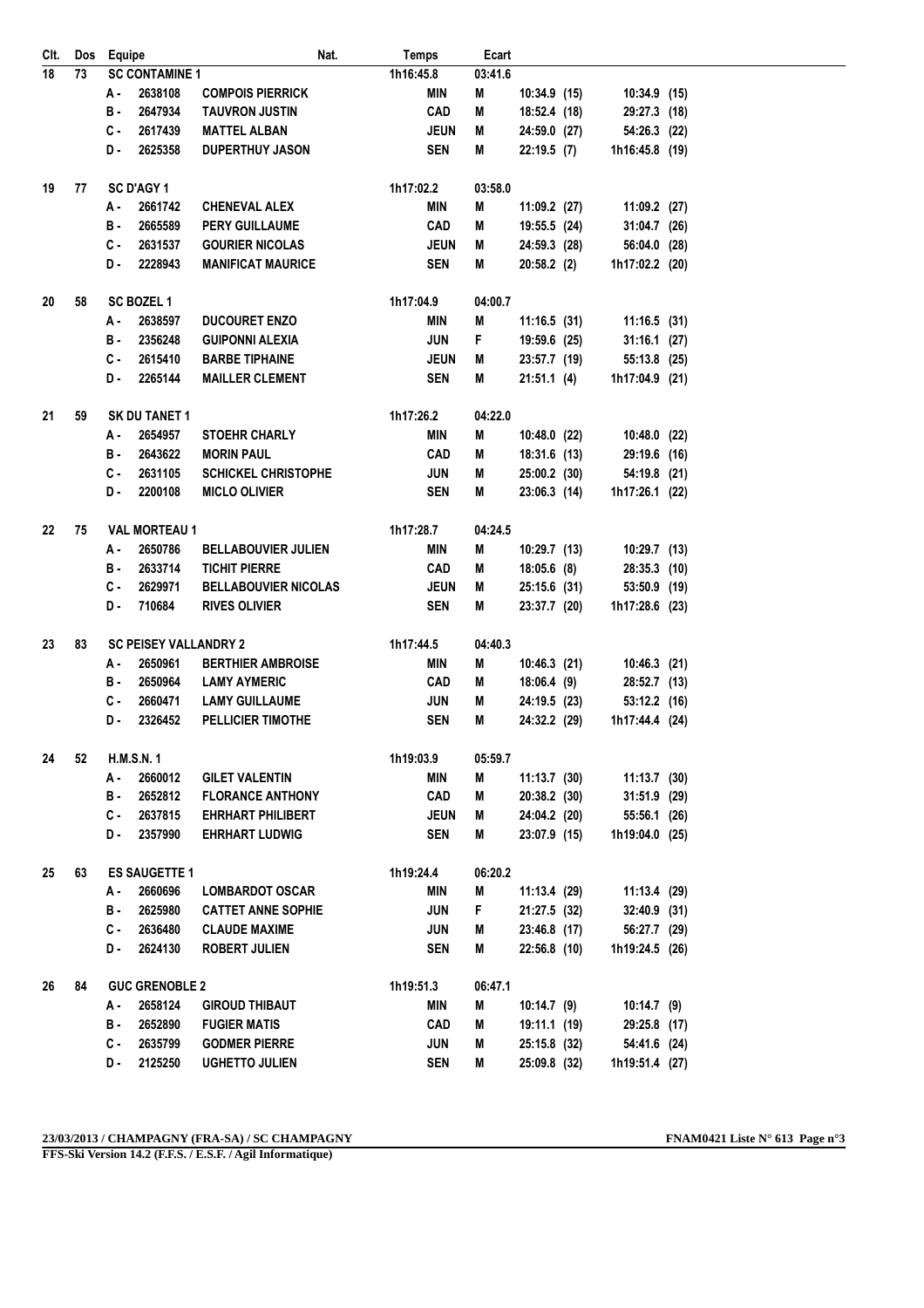| CIt.     | Dos | Equipe<br>Nat.                          |                           |                             | <b>Temps</b> | Ecart             |                |                |  |
|----------|-----|-----------------------------------------|---------------------------|-----------------------------|--------------|-------------------|----------------|----------------|--|
| 27       | 80  | <b>A.S MOUTHE 2</b>                     |                           |                             | 1h20:15.5    | 07:11.3           |                |                |  |
|          |     | 2669233<br>А.                           |                           | <b>JASMIN JULES</b>         | MIN          | M                 | $11:04.0$ (26) | 11:04.0 (26)   |  |
|          |     | в.<br>2649409                           |                           | <b>KLABA VICTOR</b>         | CAD          | M                 | 20:19.3 (28)   | $31:23.3$ (28) |  |
|          |     | C.<br>2644101                           |                           | <b>GUY PIERRE</b>           |              | <b>JEUN</b><br>M  | 24:36.9 (25)   | 56:00.2 (27)   |  |
|          |     | 2613961<br>D.                           |                           | <b>SALVI ALEXANDRE</b>      | <b>SEN</b>   | M                 | 24:15.2 (28)   | 1h20:15.4 (28) |  |
| 28       | 67  | <b>CS VALROMEY 1</b>                    |                           |                             | 1h20:23.0    | 07:18.8           |                |                |  |
|          |     | 2644117<br>А.                           |                           | <b>COURTIN FLORIAN</b>      | MIN          | M                 | 10:59.4(25)    | 10:59.4 (25)   |  |
|          |     | 2625549<br>в.                           |                           | <b>GUDIN MALORY</b>         |              | <b>JEUN</b><br>F. | 21:42.6 (33)   | 32:42.0 (32)   |  |
|          |     | C.<br>2613994                           |                           | <b>PERRET ELOI</b>          |              | <b>JEUN</b><br>M  | 24:05.6 (21)   | 56:47.6 (30)   |  |
|          |     | D.<br>2323382                           |                           | <b>THEVENARD XAVIER</b>     | <b>SEN</b>   | M                 | 23:35.4(19)    | 1h20:23.0 (29) |  |
| 29       | 68  | <b>SALLANCHES 1</b>                     |                           |                             | 1h21:53.6    | 08:49.4           |                |                |  |
|          |     | А.<br>2643479<br><b>GRAVIER ANTOINE</b> |                           |                             | MIN          | M                 | $10:36.0$ (16) | $10:36.0$ (16) |  |
|          |     | в.<br>2629833                           |                           | <b>BURNIER THOMAS</b>       | <b>CAD</b>   | M                 | 19:29.0 (20)   | $30:05.0$ (23) |  |
|          |     | 2601323<br>С.                           |                           | <b>SOCQUET PIERRE</b>       | <b>JUN</b>   | M                 | 24:35.4 (24)   | 54:40.4 (23)   |  |
|          |     | 2643481<br>D.                           |                           | <b>FOURNIER CHRISTOPHER</b> | <b>SEN</b>   | M                 | 27:13.2 (35)   | 1h21:53.6 (30) |  |
| 30<br>69 |     | <b>CN REVARD 1</b>                      |                           |                             | 1h22:08.1    | 09:03.9           |                |                |  |
|          |     | 2649740<br>А.                           |                           | <b>BUISSON ARTHUR</b>       | MIN          | M                 | 11:34.8(33)    | $11:34.8$ (33) |  |
|          |     | в.<br>2648158                           |                           | <b>MOGILANY FLORIAN</b>     | <b>CAD</b>   | M                 | $21:14.8$ (31) | 32:49.6 (33)   |  |
|          |     | C.<br>2630306                           |                           | <b>VELLE ANTOINE</b>        |              | <b>JEUN</b><br>M  | 26:12.9 (35)   | 59:02.5 (33)   |  |
|          |     | D-<br>1394154                           |                           | <b>JOURNET LAURENT</b>      | <b>SEN</b>   | M                 | 23:05.7 (12)   | 1h22:08.2 (31) |  |
| 31       | 66  |                                         | <b>VAGNEY ROCHESSON 1</b> |                             |              | 09:10.1           |                |                |  |
|          |     | А.<br>2637763                           |                           | PIERREL JULIEN              | MIN          | M                 | 10:17.8 (12)   | 10:17.8 (12)   |  |
|          |     | в.<br>2625997                           |                           | <b>DIDIERLAURENT MAXIME</b> | <b>CAD</b>   | M                 | 19:30.9 (21)   | 29:48.7 (21)   |  |
|          |     | C.<br>2631961                           |                           | <b>GUSTIN PIERRE</b>        |              | <b>JEUN</b><br>M  | 28:14.2 (36)   | 58:02.9 (32)   |  |
|          |     | 2347227<br>D-                           |                           | <b>VALDENAIRE SAMUEL</b>    | <b>SEN</b>   | M                 | 24:11.4 (27)   | 1h22:14.3 (32) |  |
| 32       | 79  | <b>SC RANSPACH 2</b>                    |                           |                             | 1h23:04.5    | 10:00.3           |                |                |  |
|          |     | 2665580<br>А -                          |                           | <b>SCHOEFFEL ANTONIN</b>    | MIN          | M                 | 12:01.7 (36)   | 12:01.7 (36)   |  |
|          |     | в.<br>2654624                           |                           | <b>DRESCH BENJAMIN</b>      | <b>CAD</b>   | M                 | 20:14.3 (27)   | $32:16.0$ (30) |  |
|          |     | C.<br>2637535                           |                           | <b>SCHNEIDER ISAIA</b>      |              | <b>JEUN</b><br>М  | 24:54.6 (26)   | 57:10.6 (31)   |  |
|          |     | D-<br>2600514                           |                           | <b>BRINGARD FRANCK</b>      | <b>SEN</b>   | М                 | 25:54.0 (33)   | 1h23:04.6 (33) |  |
| 33       | 85  | <b>CN REVARD 2</b>                      |                           |                             | 1h24:48.4    | 11:44.2           |                |                |  |
|          |     | А.<br>2654653                           |                           | <b>COMAS TINAEL</b>         | MIN          | M                 | 11:19.9(32)    | 11:19.9 (32)   |  |
|          |     | В.<br>2665193                           |                           | <b>BAIPETRE OLIVIER</b>     | <b>CAD</b>   | M                 | 22:49.1 (34)   | 34:09.0 (34)   |  |
|          |     | C - 2654964                             |                           | <b>BAL PETRE NICOLAS</b>    |              | <b>JEUN</b><br>М  | 25:47.0 (33)   | 59:56.0 (35)   |  |
|          |     | D- 2615518                              |                           | <b>VERDOYA ROBIN</b>        | <b>SEN</b>   | М                 | 24:52.5 (30)   | 1h24:48.5 (34) |  |
| 34       | 71  | <b>AV CORNIMONT 1</b>                   |                           |                             | 1h27:31.9    | 14:27.7           |                |                |  |
|          |     | 2644160<br>А.                           |                           | <b>GENET ALICE</b>          | MIN          | F.                | 12:00.9 (34)   | 12:00.9 (34)   |  |
|          |     | B-2648964                               |                           | <b>CLEMENCE THOMAS</b>      | <b>CAD</b>   | M                 | 24:11.3 (35)   | 36:12.2 (35)   |  |
|          |     | $C - 2357840$                           |                           | <b>RIVOT FLORIAN</b>        | JUN          | M                 | 23:09.4(13)    | 59:21.6 (34)   |  |
|          |     | D.<br>1493190                           |                           | <b>GEROME PATRICK</b>       | SEN          | М                 | 28:10.3 (36)   | 1h27:31.9 (35) |  |
| 35       | 78  | <b>H.M.S.N. 2</b>                       |                           |                             | 1h29:22.0    | 16:17.8           |                |                |  |
|          |     | А.<br>2662766                           |                           | <b>EHRHART ALFRED</b>       | MIN          | M                 | 12:01.2 (35)   | 12:01.2 (35)   |  |
|          |     | В.<br>2669957                           |                           | <b>GUILCHER ANGELIQUE</b>   | JUN          | F.                | 25:26.5 (36)   | 37:27.7 (36)   |  |
|          |     | $c -$<br>2637553                        |                           | <b>VANNSON EMILE</b>        |              | <b>JEUN</b><br>M  | 25:50.9 (34)   | 1h03:18.6 (36) |  |
|          |     | D.<br>1420720                           |                           | <b>CLAUDE LAURENT</b>       | <b>SEN</b>   | M                 | 26:03.5 (34)   | 1h29:22.1 (36) |  |